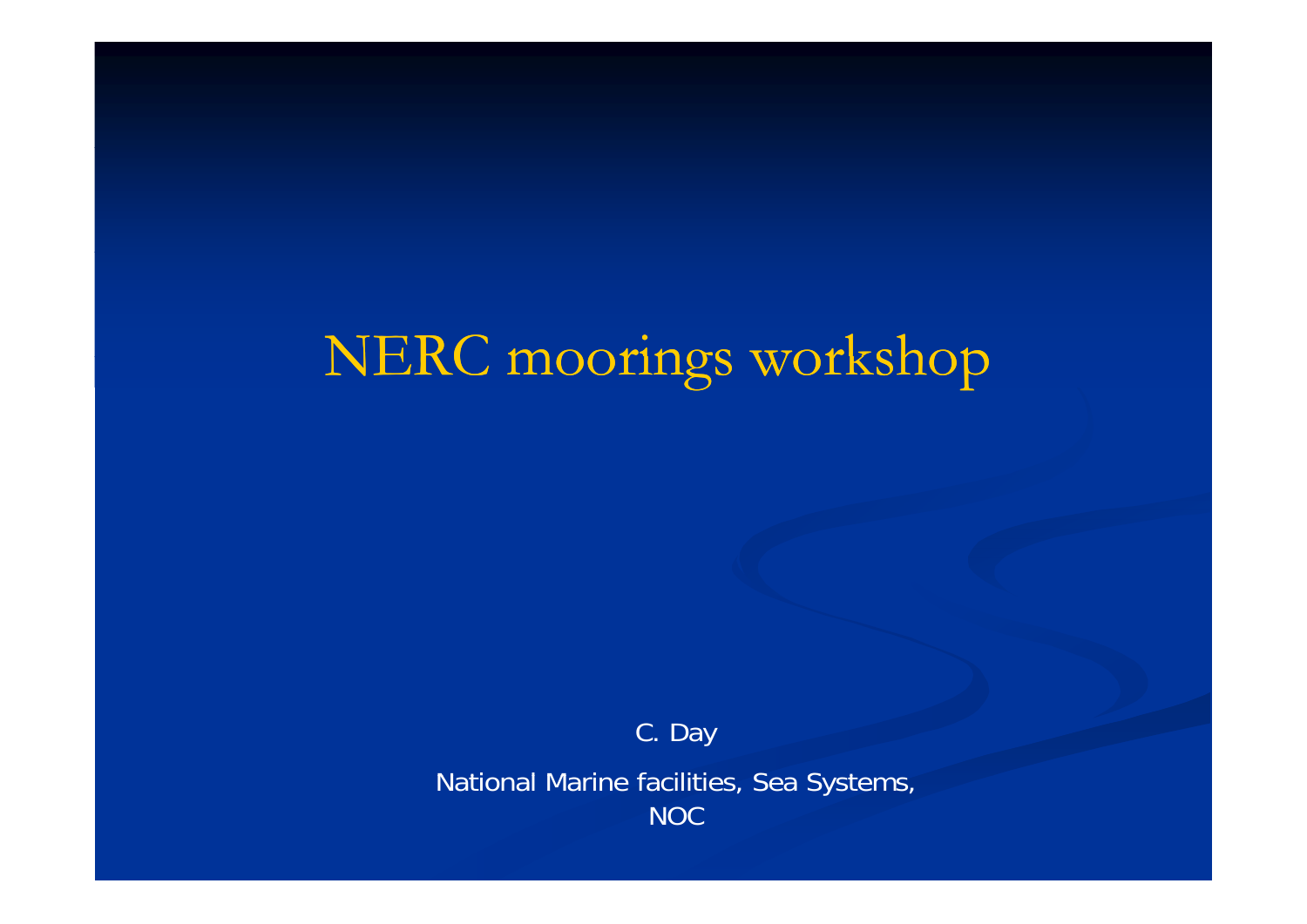## NERC moorings workshop

- **The NERC moorings workshop was set up to exchange experience between** NERC institutes on mooring issues as some of our experienced mooring staff approached retirement age.
- П The group has been the forum for developing a 'NERC Moorings Policy' with the approach of applying best practice principles from sharing knowledge and experience.
- $\blacksquare$  $\blacksquare$  The remit of the group has widened to include such areas as risk management, equipment success and failure, and mooring design.
- $\blacksquare$  The 2010 workshop was held at NOCS attended by around 50 delegates from the UK, Netherland, France, Norway, South Africa & Germany.
- П Topics covered included:
	- Focus on policy and legislation Examination of common failure modes
	- Risk management issues
	- Report on current technologies and practices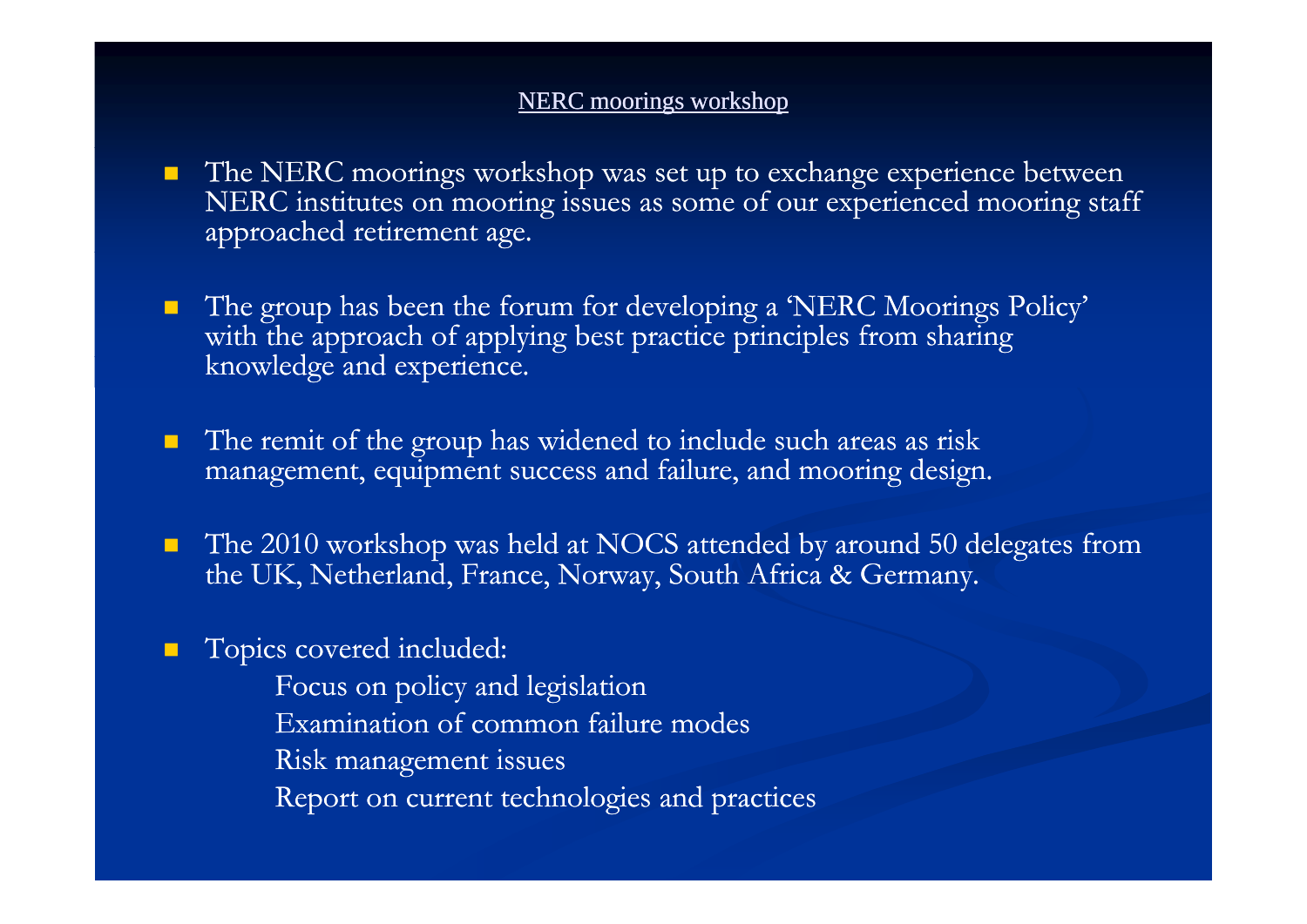## NERC moorings workshop

- $\blacksquare$  It is proposed to develop a website to allow the group to publish information and outputs from the workshops.
- Web site content could include information such as; Contacts, Mooring locations, Environmental information, Failure notices, Success notices, Equipment sourcing lists.